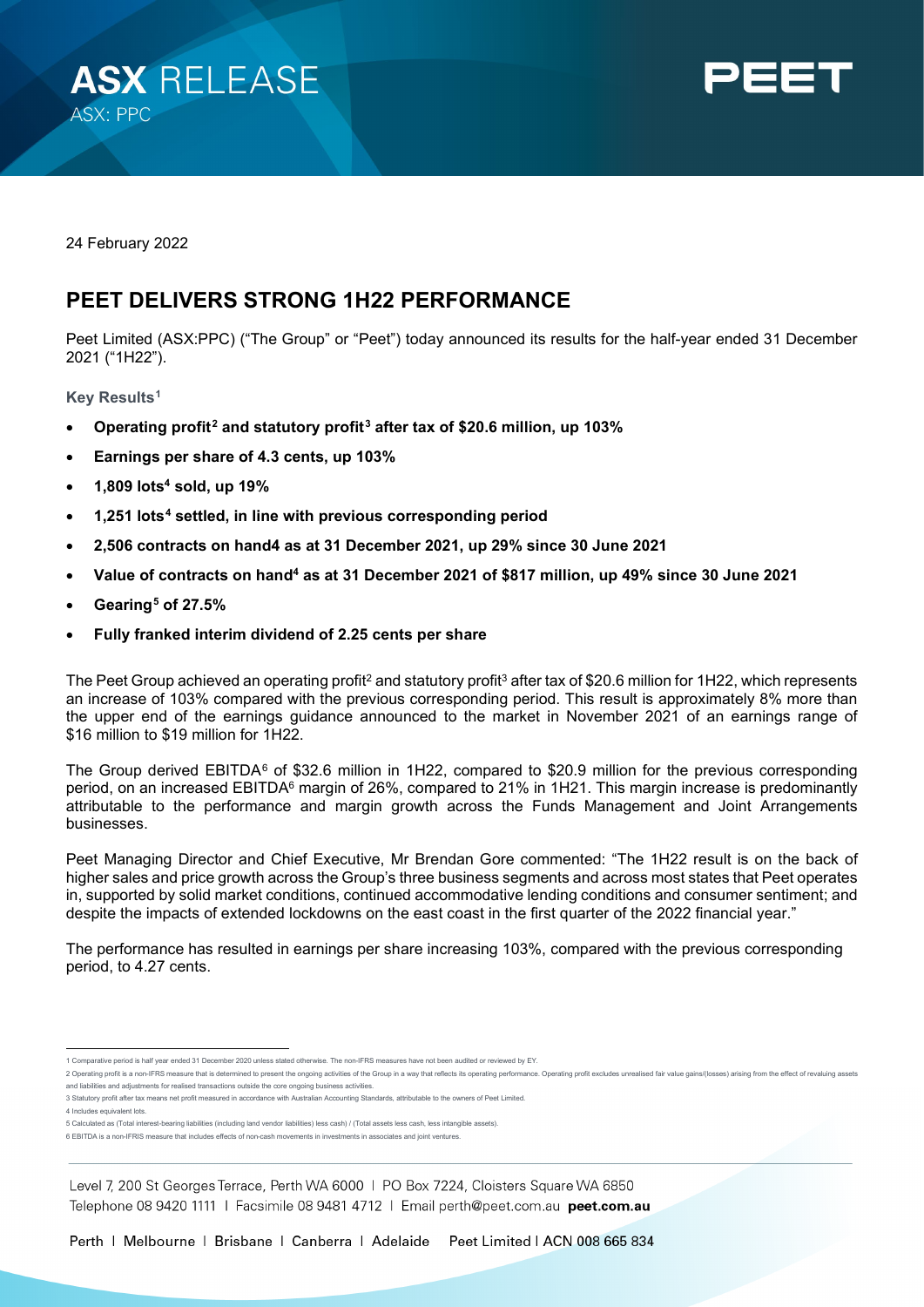



## **Operational commentary**

The Group achieved sales of 1,809 lots<sup>[7](#page-1-0)</sup> (an increase of 19% on the previous corresponding period) and settlements of 1,251 lots<sup>7</sup> (in line with the previous corresponding period) in 1H22 across its operations.

As at 31 December 2021, there were 2,506 contracts on hand7, with a gross value of \$816.6 million, compared with 1,948 contracts on hand7 as at 30 June 2021, with a gross value of \$546.6 million.

"The 29% increase in the number of contracts on hand, and 49% increase in their value, provides strong momentum as the Group moves into the second half of FY22," said Mr Gore.

Since 30 June 2021, Peet has announced three significant transactions which are expected to underpin the Group's medium to long-term earnings visibility. These transactions are:

• On 22 November 2021, Peet announced the acquisition of approximately 15 hectares of land from the University of Canberra ("UC") in Belconnen, ACT for circa \$67 million. This acquisition is subject to the ACT government granting a crown lease, with the purchase price expected to be paid in instalments over seven years commencing in 2022.

Peet has also entered into an option agreement for the acquisition of a further 6.2 hectares of land from UC, with the option exercisable between 1 January 2027 and 21 December 2030.

- On 31 December 2021, Peet announced the acquisition of its co-investment partner's 50% interest in the Flagstone City project in Queensland. The acquisition has settled at a price of \$46.15 million, with the purchase price to be paid in four instalments over three years commencing on the settlement date. In addition to this payment, Peet has assumed an additional \$21 million of debt, representing the former co-investor's share of Flagstone's development loan.
- On 6 January 2022, Peet announced the sale of approximately 250 hectares of broadacre land in New Beith, Queensland for circa \$80 million (inclusive of GST). The sale is unconditional, with settlement scheduled to occur in the first half of FY23.

# **Capital management**

As at 31 December 2021, the Group's gearing<sup>[8](#page-1-1)</sup> was 27.5%, compared to 24.8% at 30 June 2021.

"Gearing remains within the Group's target range of 20% to 30% and is expected to trend higher during CY22 due to the significant level of construction activity to keep up with demand and the acquisition of land from University of Canberra and the balance of the Flagstone project not already owned," said Mr Gore.

The Group's gearing<sup>8</sup> on its interest-bearing debt is expected to be in the range of 30% to 40% during CY22. The Group's gearing<sup>8</sup> including Flagstone and University of Canberra land vendor liabilities for the same period is expected to be in the range of 35% to 45%, which is within the Group's existing banking covenant. The Group's interest cover ratio is expected to be a strong 4 to 8 times during this period.

At the end of the period, the Group had interest-bearing debt (including Peet Bonds) of \$271.8 million, compared with \$268.0 million at 30 June 2021, and enters 2H22 with cash and debt facility headroom of approximately \$143.3 million as at 31 December 2021 and a weighted average debt maturity of close to three years.

Peet's Series 2, Tranche 1, five-year \$50 million corporate bonds (ASX:PPCHB) are due to be repaid on 5 October 2022 and as such are classified as a current liability on Peet's balance sheet as at 31 December 2021.

Level 7, 200 St Georges Terrace, Perth WA 6000 | PO Box 7224, Cloisters Square WA 6850 Telephone 08 9420 1111 | Facsimile 08 9481 4712 | Email perth@peet.com.au peet.com.au

Perth | Melbourne | Brisbane | Canberra | Adelaide Peet Limited | ACN 008 665 834

<span id="page-1-0"></span><sup>7</sup> Includes equivalent lots.

<span id="page-1-1"></span><sup>8</sup> Calculated as (Total interest-bearing liabilities (including land vendor liabilities) less cash) / (Total assets less cash, less intangible assets).